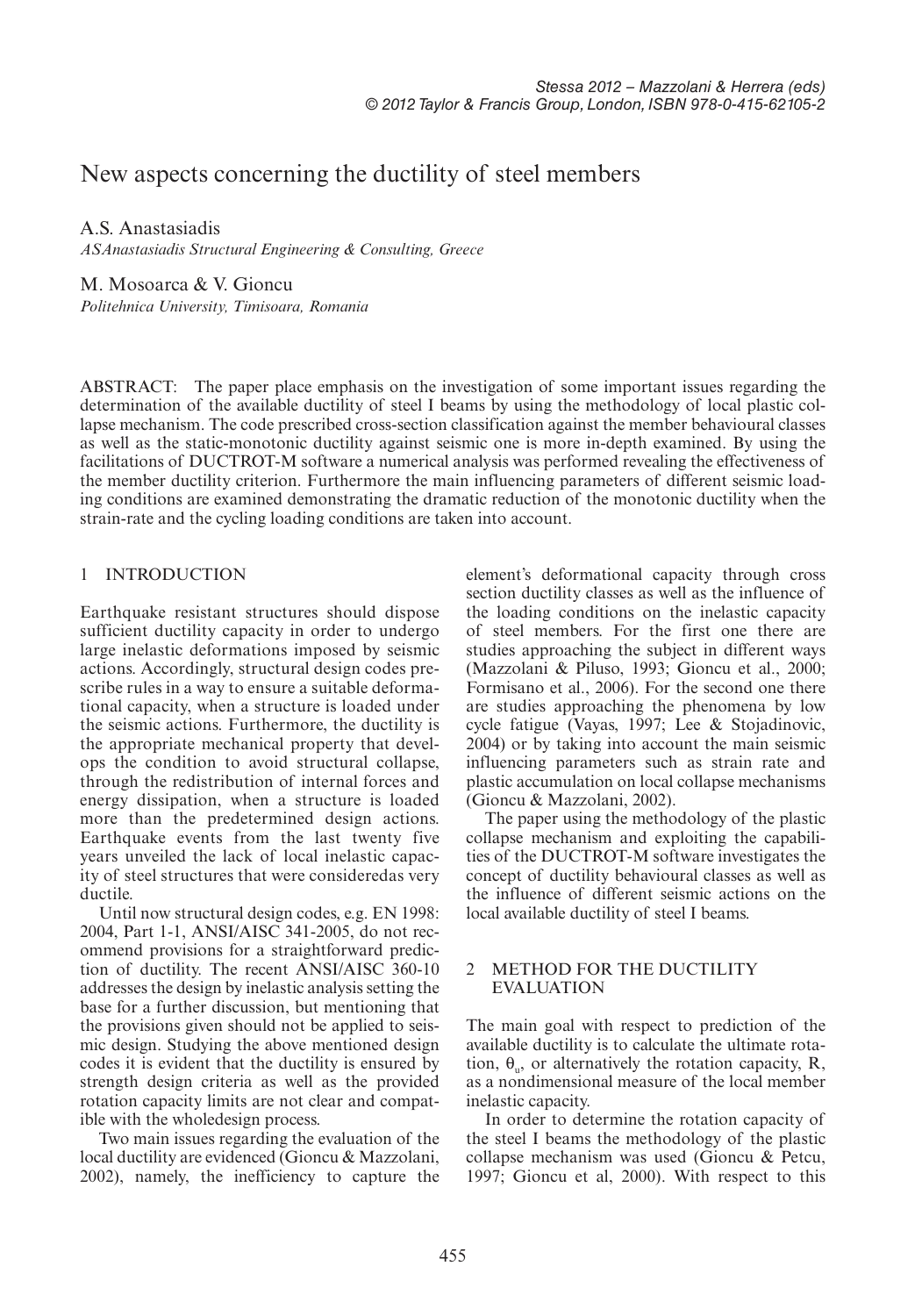theory the ultimate rotation capacity is defined using the local plastic mechanism, which considers yielding lines and plastic zones, obtained from experiments and validated from the results of these experiments. From the intersection of two load displacements curves, the post buckling curve and the actual behavior curve, finally the ultimate rotation could be obtained (Fig. 1a, b, c). In order to facilitate the calculation of the rotation capacity the DUCTROT-M software was used. The computer program was elaborated at the Politehnica University of Timisoara by Petcu & Gioncu (2002).



Figure 1. (a) Moment rotation curve. (b) Local plastic mechanisms (in plane, out-of plane).

# 3 CROSS SECTION VS. MEMBER DUCTILITY

The majority of structural codes in order to take into account the possibility of a steel element to develop plastic hinge provide a classification based only on cross-section slenderness without taken into consideration the interaction between flange and web as well as the span of the member. Focusing on European codes, EN 1998:2004 & EN 1993:2005, three important aspects could be remarked:

- i. Width to thickness ratios for flange and web are prescribed independently without taking into account the assembling condition (fabrication detail e.g. the junction between the flange and web in case of hot-rolled sections, the type of weldment in case of built-up sections).
- ii. The influence of the member span is introduced by the member verification against flexural torsional buckling. In any case due to the presence of the slab that avoids such phenomena, it is possible to be formed a plastic hinge even when the element does not exhibit flexural torsional buckling. This was demonstrated from the behavior of structures under real loading conditions. Therefore, only a model that directly introduces the influence of the span in the inelastic range could describe the aforementioned influence on the available ductility.
- iii. Both EN 1998 and EN 1993 specify the same width to thickness ratio in order to provide sufficient local ductility. In this case it is no recognized that the first one contains provisions for the design of steel elements against seismic conditions, while the second one for static conditions. Therefore, the cross-section classification concept does not ensure the development of stable inelastic conditions due to the fact that the provided slenderness limits are determined from simple plate buckling calculations without taking into consideration the effect of loading type.

The first two issues will be discussed in this paragraph, while the third one in the following paragraph.

A proposal defining the member ductility has been made by Mazzolani & Piluso (1993) and Gioncu & Mazzolani (2002) as follows, (Fig. 2):

HD—High Ductility, corresponding to members designed, dimensioned and detailed such that they ensure large plastic rotations.

MD—Medium Ductility, corresponding to members designed, dimensioned and detailed such that they ensure moderate plastic rotations.

LD—Low Ductility, corresponding to members designed, dimensioned and detailed such that they ensure low plastic rotations.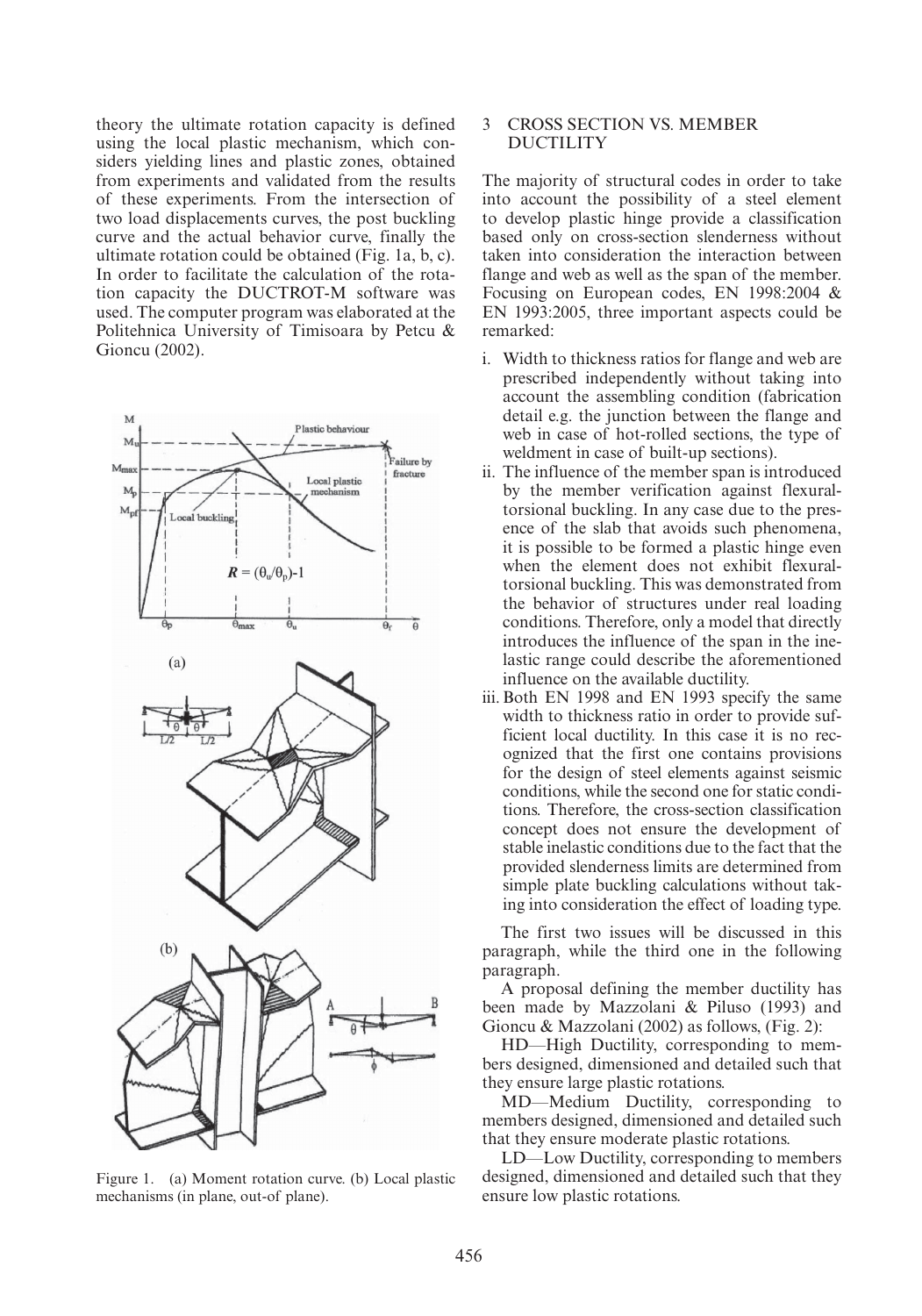For the member ductility classification the following limits is provided:

 $HD-R > 7.50$  $MD-4.50 < R < 7.50$  $LD-1.50 < R < 4.50$ 

Members with a rotation capacity smaller than 1.50 are considered non-ductile.

In this study the above mentioned classification was taken into consideration for the numerical analysis performed in order to demonstrate the inefficiency of the cross-section classification as prescribed in Eurocodes (EN 1998:2004 & EN 1993:2003).



However, the FEMA 356, a prestandard for seismic rehabilitation of structures, specifies according to different performance levels the following values:

Immediate occupancy, IO:  $R = 0$ <br>Life Safaty, LS: $R = 5.0$ ; Life Safaty, LS:R = 5.0; NearCollapse,  $NC:R = 7.0$ 

The FEMA's limits for the rotation capacity could be considered as provided for seismic loading conditions. The latest version of AISC code (ANSI/AISC 360-10) in the comments of the appendix 1 specifies that sections designed as compact should have a minimum rotation capacity of approximately  $R = 3.0$ . This limit could be considered as a value provided under static loading conditions.

Using DUCTROT-M computer program a numerical analysis was performed investigating the available ductility of steel I beams fabricated by hot-rolling or welding. In the study all the main influencing parameters were considered such as material properties, geometrical characteristics (section slenderness, element span) and fabrication details (rigid junction, type of weldment) (Anastasiadis & Gioncu, 1999). It is important to be mentioned that the rotation capacity is predicted under monotonic conditions.

From Table 1 it is evident that according to cross-section classification, as specified to EN Figure 2. Member ductility classification. 1993, the entire range of IPE sections are of class 1

Table 1. Cross section vs. member classification for hot rolled European sections.

|                                           |            | <b>IPE 360</b>    |           | <b>IPE 400</b>    |      |
|-------------------------------------------|------------|-------------------|-----------|-------------------|------|
| Code/proposal                             |            | S <sub>2</sub> 35 | S355      | S <sub>2</sub> 35 | S355 |
| Classification according to EN 1993:2005  |            | 1                 |           |                   |      |
| Classification according to PLM criterion | $L = 4000$ | HD                | <b>MD</b> | <b>HD</b>         | MD   |
|                                           | $L = 5000$ | MD                | LD        | MD                | MD   |
|                                           |            | <b>IPE 450</b>    |           | <b>IPE 500</b>    |      |
| Code/proposal                             |            | S <sub>2</sub> 35 | S355      | S <sub>2</sub> 35 | S355 |
| Classification according to EN 1993:2005  |            | 1                 |           | 1                 |      |
| Classification according to PLM criterion | $L = 4000$ | HD                | MD        | HD                | MD   |
|                                           | $L = 5000$ | MD                | MD        | MD                | MD   |
|                                           |            | <b>IPE 550</b>    |           | <b>IPE 600</b>    |      |
| Code/proposal                             |            | S <sub>2</sub> 35 | S355      | S <sub>2</sub> 35 | S355 |
| Classification according to EN 1993:2005  |            |                   |           |                   |      |
| Classification according to PLM criterion | $L = 4000$ | HD                | <b>HD</b> | H <sub>D</sub>    | HD.  |
|                                           | $L = 5000$ | HD                | MD        | HD                | MD   |
|                                           |            |                   |           |                   |      |

Where L is the standard beam span which is equal to two times the inflexion point of the real beam  $(0.25-0.30 \text{ L}_{\text{beam}})$ and PML is the plastic collapse mechanism.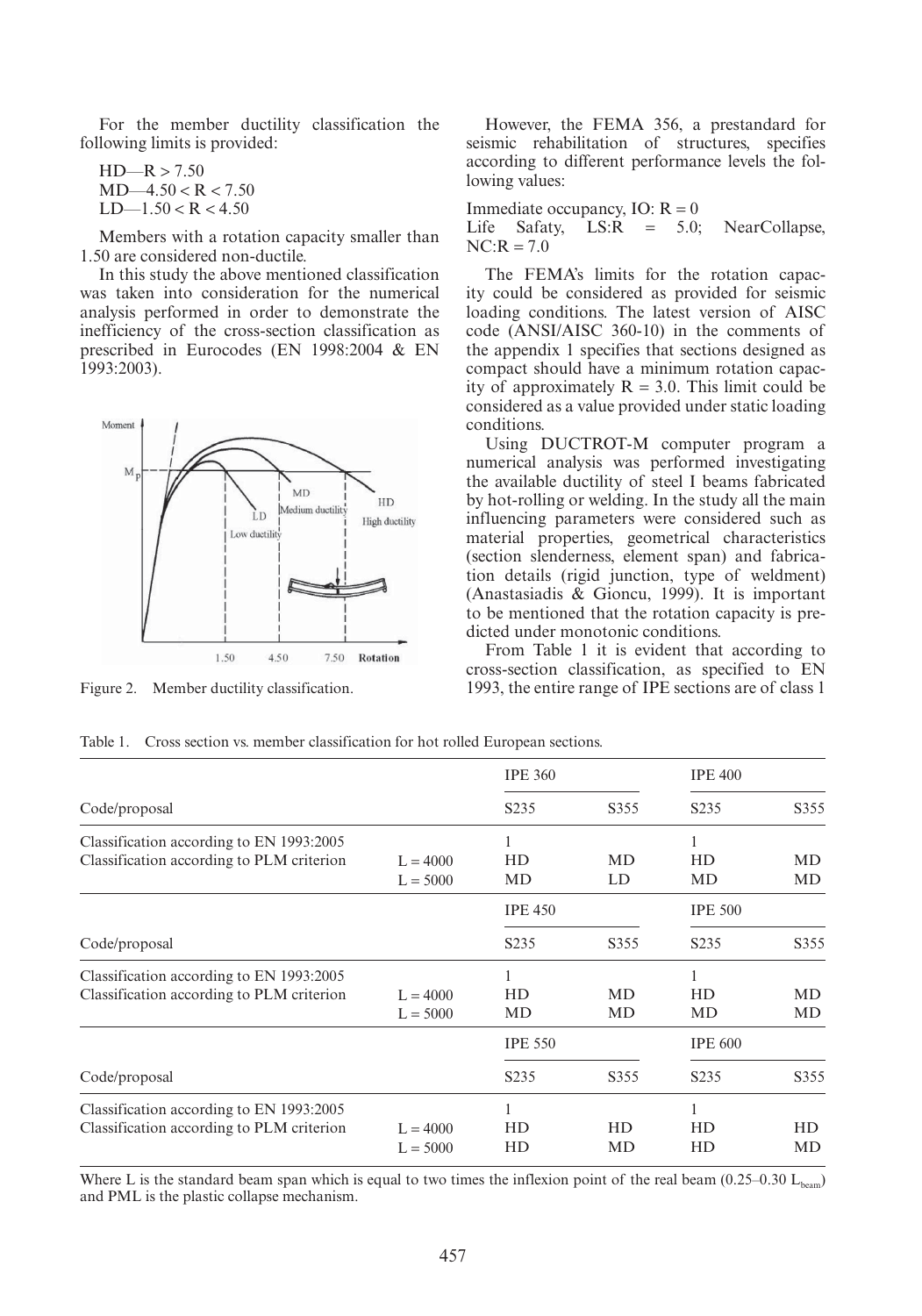|                                                                                       |                          | $c/t_f = 5$<br>$d/t_{\dots} = 35$ |                 | $c/t_r = 5$<br>$d/t_w = 55$ |                 |
|---------------------------------------------------------------------------------------|--------------------------|-----------------------------------|-----------------|-----------------------------|-----------------|
| Code/proposal                                                                         |                          | S <sub>2</sub> 35                 | S355            | S <sub>2</sub> 35           | S355            |
| Classification according to EN 1993:2005                                              |                          |                                   |                 |                             |                 |
| Classification according to PLM criterion                                             | $L = 4000$<br>$L = 5000$ | <b>HD</b><br>HD                   | MD<br><b>MD</b> | H <sub>D</sub><br>MD        | MD<br>LD        |
|                                                                                       |                          | $c/t_r = 7$<br>$d/t_{\dots} = 35$ |                 | $c/t_r = 7$<br>$d/t_w = 55$ |                 |
| Code/proposal                                                                         |                          | S <sub>2</sub> 35                 | S355            | S <sub>2</sub> 35           | S355            |
| Classification according to EN 1993:2005<br>Classification according to PLM criterion | $L = 4000$<br>$L = 5000$ | H <sub>D</sub><br>HD              | HD.<br>MD       | HD<br>MD                    | <b>HD</b><br>LD |

Table 2. Cross section vs. member classification for built-up welded sections.

Where c,  $t_p$ , d,  $t_w$ , defined in Figure 3.



Figure 3. Definition of geometrical dimensions, (a) for hot rolled sections, (b) built-up sections.

which means that are able to redistribute the internal forces and to develop plastic hinge. However, when the influence of element's span is introduced, the available ductility is reduced with the increasing of the span as well as with the increasing of steel quality. Consequently, a section considered compact under cross section ductility criterion does not ensure sufficient ductility capacity under different design conditions.

The same thing could be remarked also for built-up steel I beams. Setting in our numerical analysis the limits specified by the EN 1993:2005, Part 1-1, as Class 1 (compact sections), for both the steel qualities (S235 and S355), it is observed that the ductility capacity is completely different as compared with the member ductility classification, Table 2. For that reason the member ductility criterion seems to be more realistic for design purposes.

#### 3 STATIC VS. SEISMIC DUCTILITY

The ductility under static-monotonic conditions is defined as the ability of an element or a structure to deform significantly beyond the elastic limit while maintaining an ultimate resistance at a predetermined level of strength degradation. Mainly it depends on mechanical and geometrical parameters.

The ductility under seismic conditions has the same basic definition, however in this situation the factors affecting the inelastic capacity are strictly connected not only with the aforementioned influencing factors but with the way that seismic forces act on the structure. Consequently, seismic ductility depends on loading type and with the influence of this one the initial mechanical and geometrical structural conditions are deteriorated. Hence, the loading type dictates the further inelastic capacity of a member or a structure.

Generally, we distinguish two types of actions (Gioncu & Mazzolani, 2002) (Fig. 4):

i. Pulsive ground motions characterizing the near field earthquakes. Such seismic loading conditions induce high strain-rate. In this way the yield stress is increased and as a consequence the available ductility is reduced. As it was observed from earthquake events (Northridge, 1994, Kobe, 1995, Chi-Chi, 1999) in such cases the first or the second cycle could produce brittle fracture. The influencing parameter that should be studied is the strainrate effect. Moreover, in order to evaluate the reduction of the plastic rotation capacity, firstly the strain-rate effect should be quantified and after that the monotonic rotation capacity should be reduced correspondingly. It is important to prevent a premature fracture that will change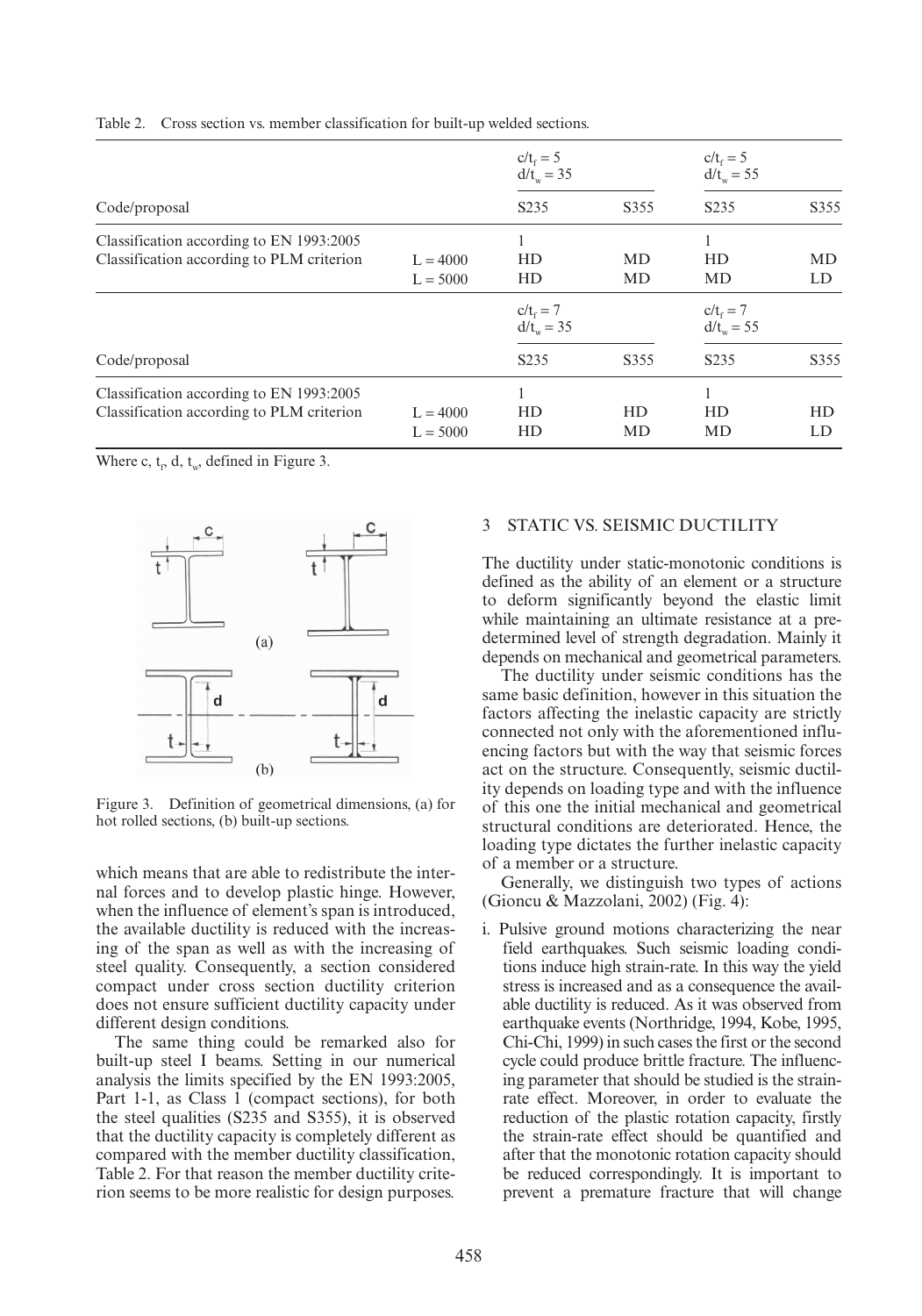

Figure 4. Inelastic behavior under pulsive and cyclic ground motions.

the plastic hinge mechanism from the ductile to the one of brittle manner. Therefore, local flange bucklingis beneficial avoiding fracture.

ii. Cyclic ground motions characterizing the far field earthquakes. Such seismic loading conditions induce to the structural elements an accumulation of plastic deformation due to its repetitive action. The inability of steel plate components to sustain the cumulative reversals leads, after a certain number of cycles, to a gradual deterioration of the plastic rotation capacity and finally to fracture. Therefore, the influencing parameter that should be studied is the number of cycles producing plastic accumulation. Another important factor regarding the cyclic behavior of the plastic hinge, as defined by the local plastic mechanism, is the time that takes place the development of the local flange buckling. When the flange buckling is produced at the maximum seismic action, the plastic hinge works with quasi-constant amplitude, or alternatively when the flange buckling occurs before reaching the maximum seismic actions, the plastic hinge works under increasing amplitude for each cycle (Fig. 5). In case when local buckling does not occur, a plastic accumulation leads to a brittle fracture of the tension flange. The presence of the slab generates to some extent conditions not permitting the development of the upper flange local buckling. For both cases (pulsive and cyclic motions) the local buckling is beneficial, hence special measures should be taken minimizing the composite action in the potential zone of the plastic hinge formation.

A numerical analysis exploiting the facilitations provided by the DUCTROT-M computer program, which implements several models evaluating the seismic ductility, was carried out.

Investigating the effect of the strain-rate on the available ductility of steel beams one can remark a dramatic reduction of plastic rotation capacity.



Figure 5. (a) Constant rotation amplitude, (b) Increasing rotation amplitude.

Referring to the Figures 6 and 7, it is observed that a steel section classified as highly ductile under static loading conditions it is transformed to a low ductile under dynamic conditions. Therefore, near field earthquakes with strain-rate levels of 10<sup>−</sup><sup>1</sup> /sec–101 /sec are very dangerous not only for the aforementioned plastic rotation reduction but also for fracturing that provided under the effect of high velocity pulses. Moreover, in case of far field earthquakes the rotation capacity is also reduced but with a more smooth mode, diminishing with one level the ductility class, from high to medium ductility. Figure 8 shows the variation of the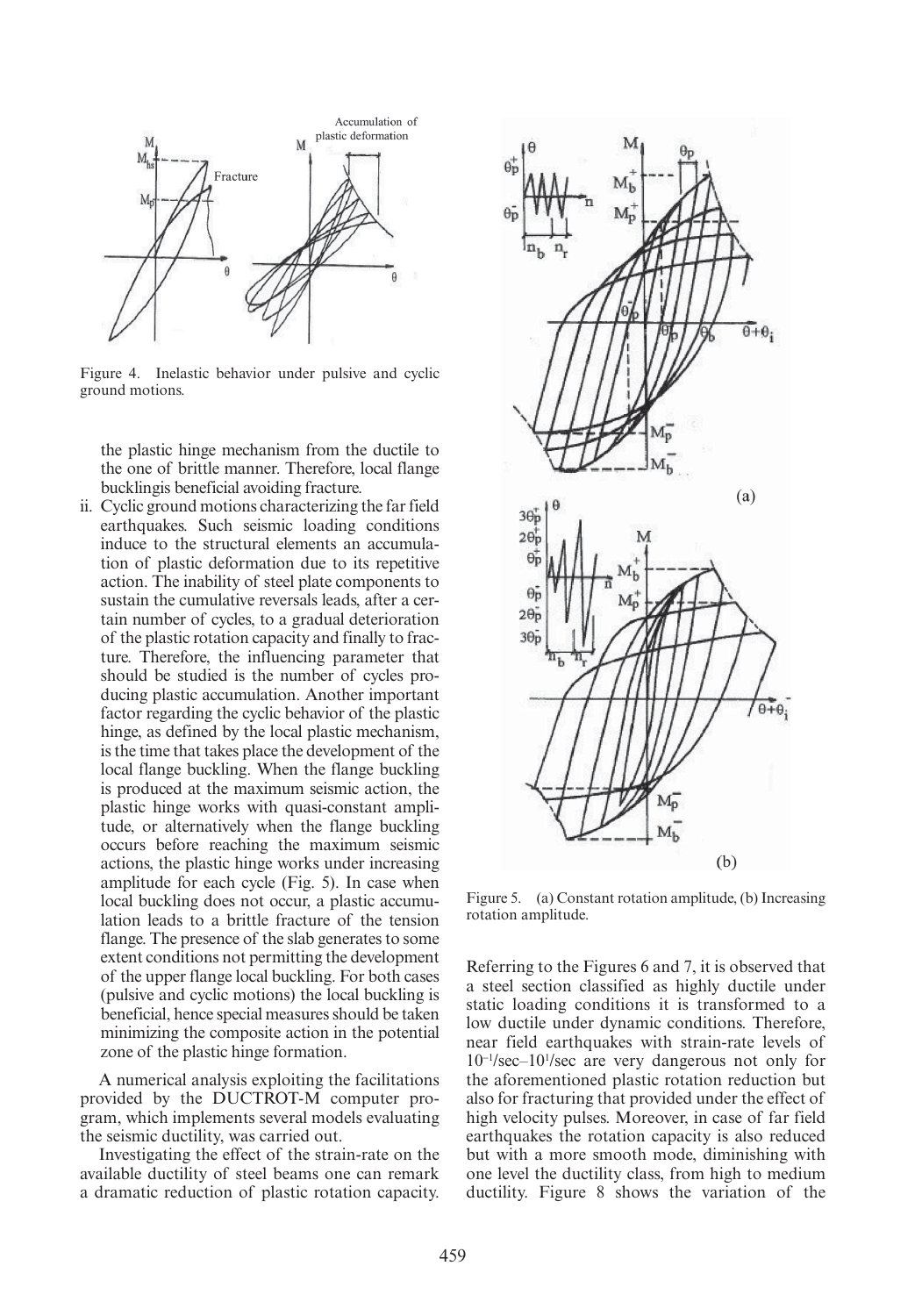

where Lsb is the standrd beam span, cT is a coefficient with respect to the temperature effect. For near filed earthquakes the strain-rate varies between 10<sup>−</sup><sup>1</sup> /sec–101 /sec, while for far field earthquakes between  $0.5 \times 10^{-2}$ /sec $-10^{-1}$ /sec.

Figure 6. Influence of strain-rate effect on the rotation capacity.



Lsb-standard beam span.  $c_T = 1.0$  (room temperature)

Figure 7. Influence of the member span in different strain-rate conditions.



Figure 8. Influence of cyclic loading conditions on the available rotation capacity.



Figure 9. Static and seismic available ductility.

 rotation capacity in function of member span for different levels of strain-rate. Beyond the reduction of the rotation capacity, it is evident that only the member ductility criterion could represent the variation of inelastic capacity considering different loading conditions.

The effect of cyclic loading conditions, with constant or increased amplitude, on the rotation capacity is presented in Figure 8. Taking into account the number of cycles, for increasing amplitude that produce a gradual deterioration, it is pointed out that after several cycles the rotation capacity was exhausted as compared with the monotonic one. Also for constant amplitude one can observe a dramatic erosion of the available rotation capacity that approach more than 50% of the monotonic one.

Trying to compare the different ductility types, it is obvious that the static-monotonic ductility should be considered only as a reference value (Fig. 9). For design purposes, the reference value could be properly reduced introducing the main influencing parameters as previously discussed. Therefore, using as the basis the monotonic rotation capacity,  $R_{\text{mon}}$ , the available rotation capacity under strain-rate,  $R_{str}$  and cyclic conditions,  $R_{\text{cyclic}}$ , is possible to be obtained.

## 4 CONCLUSIONS

This study examined the effectiveness of the current code specified cross-section classification concept and investigated the main influencing parameters that affect the ductility under seismic loading conditions. The conclusions drawn from the presented study are summarized as follows:

 i. The cross-section classification should be substituted with a member ductility classification combined with a suitable calculation methodology that predicts the available rotation capacity.